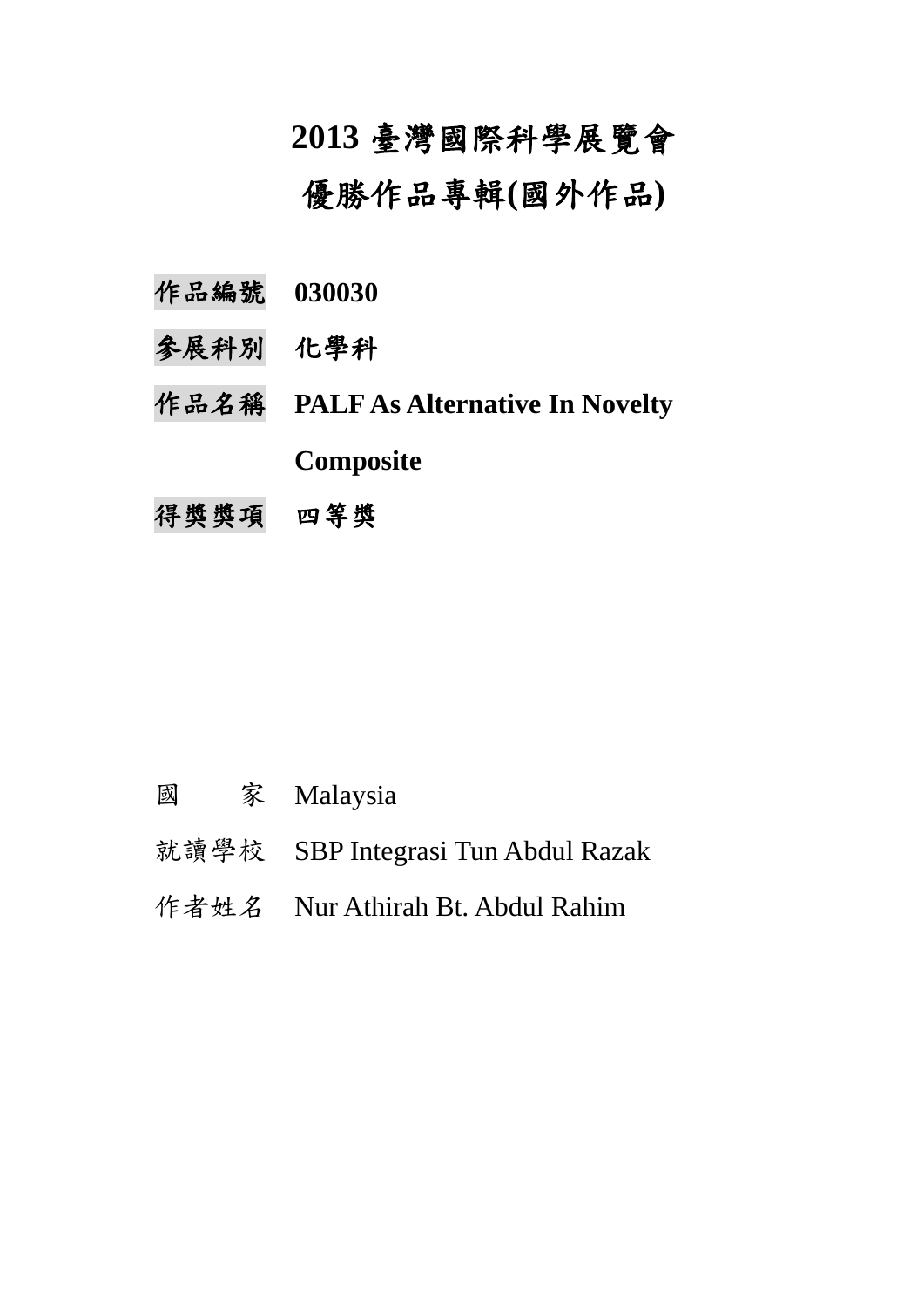## **ABSTRACT OF EXHIBIT TAIWAN INTERNATIONAL SCIENCE FAIR**

Pineapple leaf fiber (PALF) which is rich in cellulose, abundantly available, relatively inexpensive, low density, nonabrasive nature, high filling level possible, low energy consumption, high specific properties, biodegradability and has the potential for polymer reinforcement. The utilization of pineapple leaf fiber (PALF) as reinforcements in thermoplastic form for developing low cost and lightweight composites.

Pineapple leaf fibre (PALF) is one of them that have also good potential as reinforcement in thermoplastic composite. The objective our research is to characterize PALF and to investigate the effect of fibre treatment on the mechanical properties of PALF reinforced polypropylene (PP) composite.

PALF was obtained from pineapple plantation after the harvesting. The we dry the PALF to remove the water. Next step is grind the PALF into small particle. Both PP and PALF were compounded using internal mixer machine prior to compression moulding via hot press machine to form a sheet. After forming the composite sheet, samples were prepared for tensile test (ASTM D638), flexural test (ASTM D790) and impact test (ASTM D256).